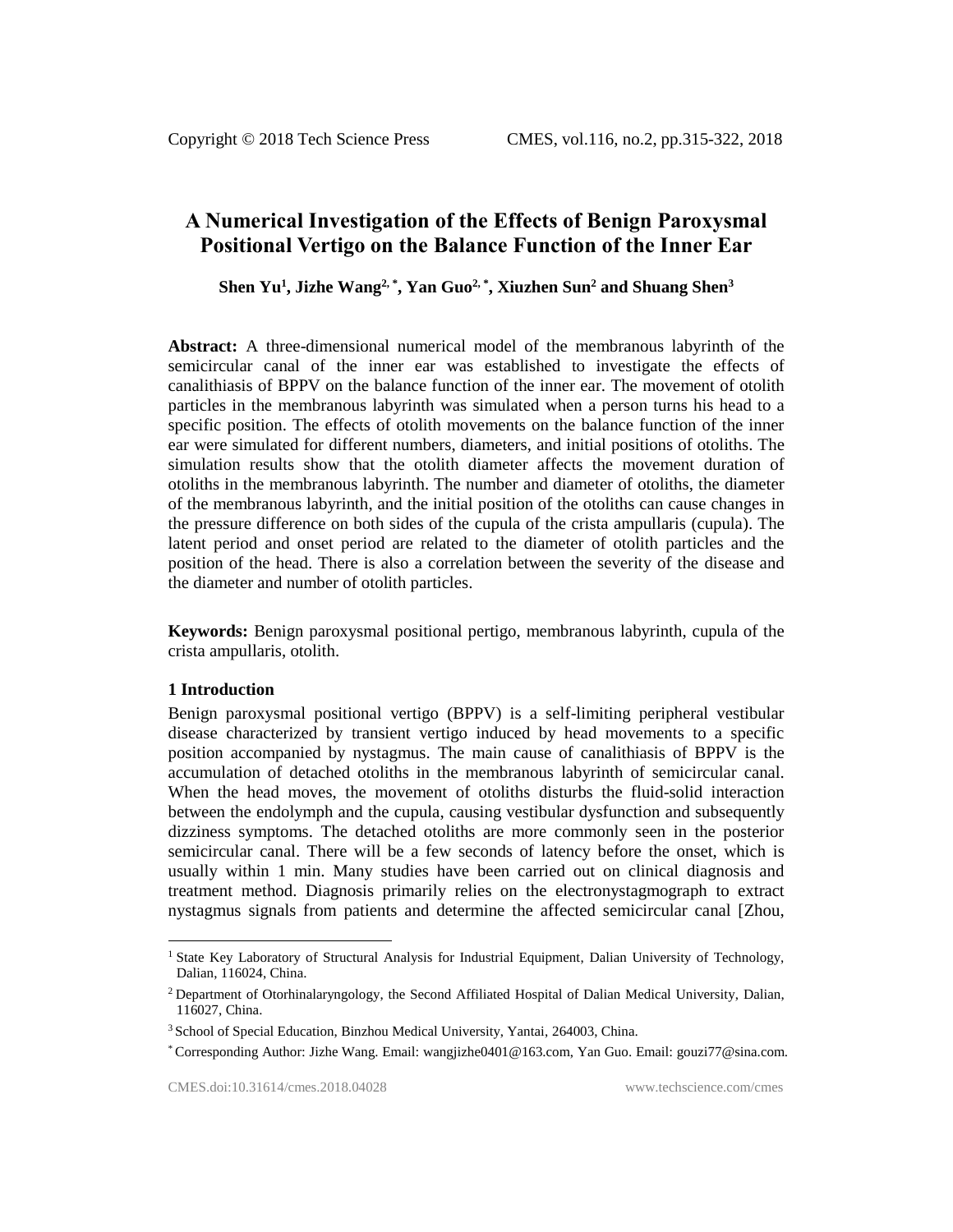316 Copyright © 2018 Tech Science Press *CMES, vol.116, no.2, pp.315-322, 2018*

Kong, Gao et al. (2017); Xiong, Wu, Liu et al. (2012); Liang, Sun, Peng et al. (2017)]. Treatment involves a variety of reduction techniques that guide the detached otoliths back into the utricle and eliminate their effects on the cupula during head movement [Tian, Sheng and Wang (2016); Zou, Li, Wang et al. (2016); Xiong, Zhao, Liu et al. (2016)]. Obrist et al. [Obrist, Hegemann, Kronenberg et al. (2010)] created a large single semicircular canal model to study the movement of otoliths in the semicircular canal. Mathematical models have been also developed to deduce the movement patterns of otoliths in a single semicircular canal [Squires, Weidmann, Hain et al. (2004); Obrist and Hegemann (2008); House and Honrubia (2003)]. Because the semicircular canal is buried deeply inside the temporal bone, non-invasive detection of is difficult. Therefore, certain phenomena such as latent period and onset period cannot be thoroughly understood, which limits the study of the disease. Therefore, a three-dimensional numerical model of the semicircular canal of the inner ear was established and the numerical simulation for the movement of otoliths in the canal during onset period was carried out. The entire movement process and its effects on the pressure difference between the two sides of the cupula were studied. Through simulation, this paper examines the role of otoliths in the onset of BPPV, as well as disease symptoms like the latent period and the onset period of the disease, with the aim of giving clinicians a deeper understanding of BPPV.

### **2 Materials and methods**

Based on the geometric parameters of the semicircular canal in the right ear of a healthy volunteer (female, 67 years old, no history of ear disorders, no abnormal anatomical structure) provided by Ifedibaet et al. [Ifediba, Rajguru, Hullar et al. (2007)], the threedimensional numerical model was reconstructed consisting of three semicircular canals and three cupulas. Since the posterior semicircular canal is the main canal for the occurrence of canalithiasis, only the posterior semicircular canal structure was extracted from the three semicircular canals. The finite element model of the posterior semicircular canal was built with the software of Ansys Workbench, as shown in Fig. 1. The entire tubular structure is truncated by the cupula that is assumed undeformation. The model is meshed consisting of 56,517 tetrahedral elements and 12,789 nodes.



**Figure 1:** Finite element model of the posterior semicircular canal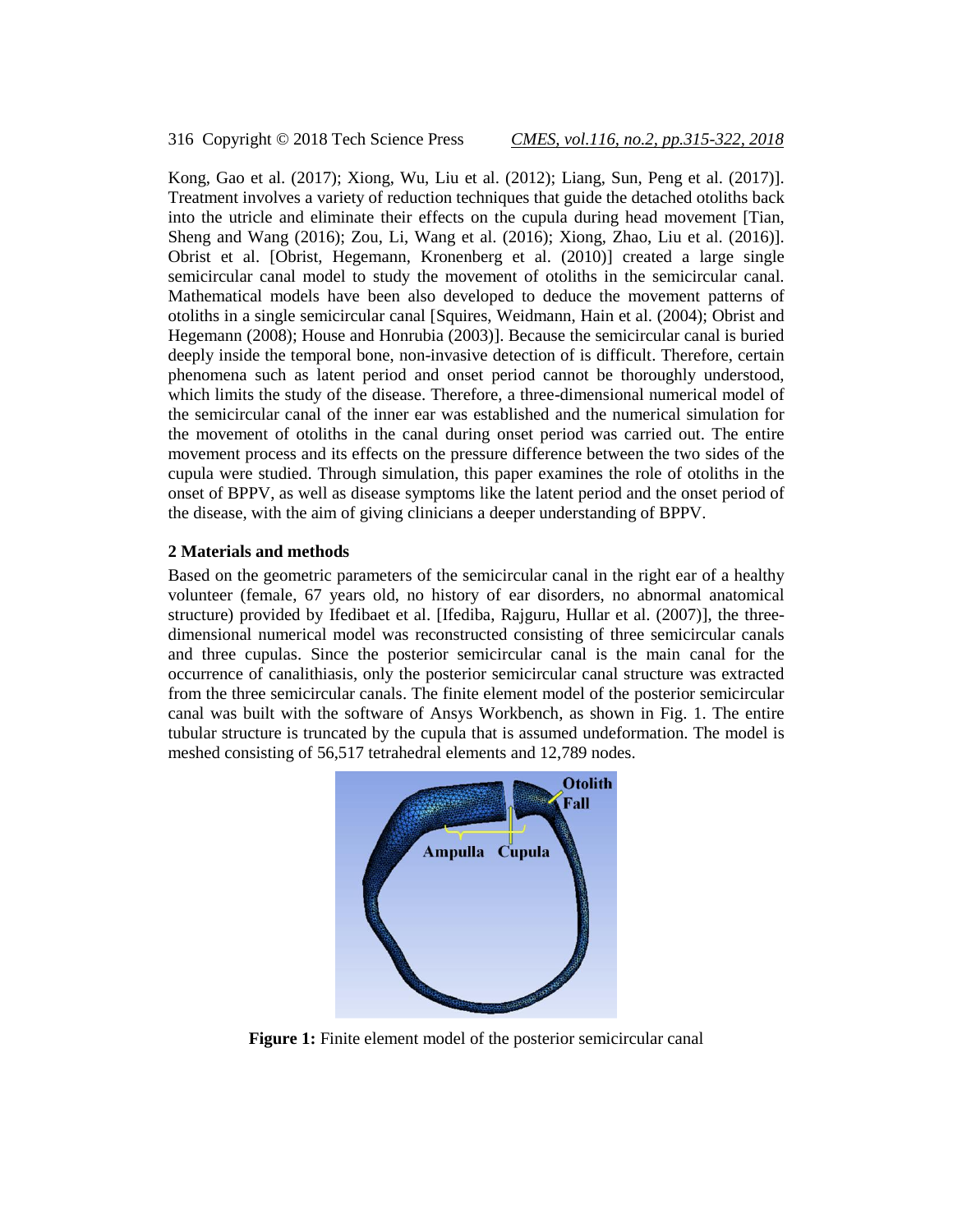Endolymph is considered to be an incompressible Newtonian fluid with a rigid wall. The physical parameters of the endolymph were obtained from literatures [Hain, Squires and Stone (2005)]. Endolymph density is  $1000 \text{ kg/m}^3$ , Endolymph viscosity is 0.001 kg/m/s. The main component of otoliths is calcium carbonate and their density is approximately 2,700 kg/m<sup>3</sup>. Their shape is assumed to be spherical. The number and diameter of otolith particles are different in different patients. In this study, the number and diameter of otolith particles are set as 1-27 μm and 30-300 μm, respectively [Obrist, Hegemann, Kronenberg et al. (2010)]. Normally, the diameter of otolith particles will not reach 300 μm that is just an extreme case. Gravity and Stokes drag force are the main forces considered when otolith particles move in the endolymph.

BPPV is triggered by the movement of the head to a specific position. Detached otoliths move within the semicircular canal, causing microflows of the endolymph. The microflows cause the pressure difference to change on both sides of the cupula. The software of Workbench was used to perform numerical simulation and study the effects of the number, size, and location of otolith particles on the severity of disease.

#### **3 Results**

The patient moved from a sitting position to a lying position. When the patient is at rest, the otolith particles fall from the area near the ampulla (Fig. 2). First, the effects of otolith diameter are considered. The number of otolith particles in the membranous labyrinth is set to 1. The otolith diameters were set to 30  $\mu$ m and 300  $\mu$ m. Fig. 3(a) shows that when the 30 μm otoliths begin to fall from a location near the ampulla, the pressure difference between the two sides of the cupula is smaller. As time passes, the resulting pressure difference increases in the first 4 s and reaches to the peak value at the 5th second. When the otolith diameter is 300 μm, the pressure difference across the cupula is relatively small when the otoliths start to fall from a point near the ampulla. Then, the pressure difference quickly increases to its peak value within a short time and then rapidly decreases until it becomes zero (Fig. 3(b)). Throughout the process, the pressure difference generated by 300 μm otoliths is much larger than that generated by 30 μm otoliths.



**Figure 2:** Otolith particles movement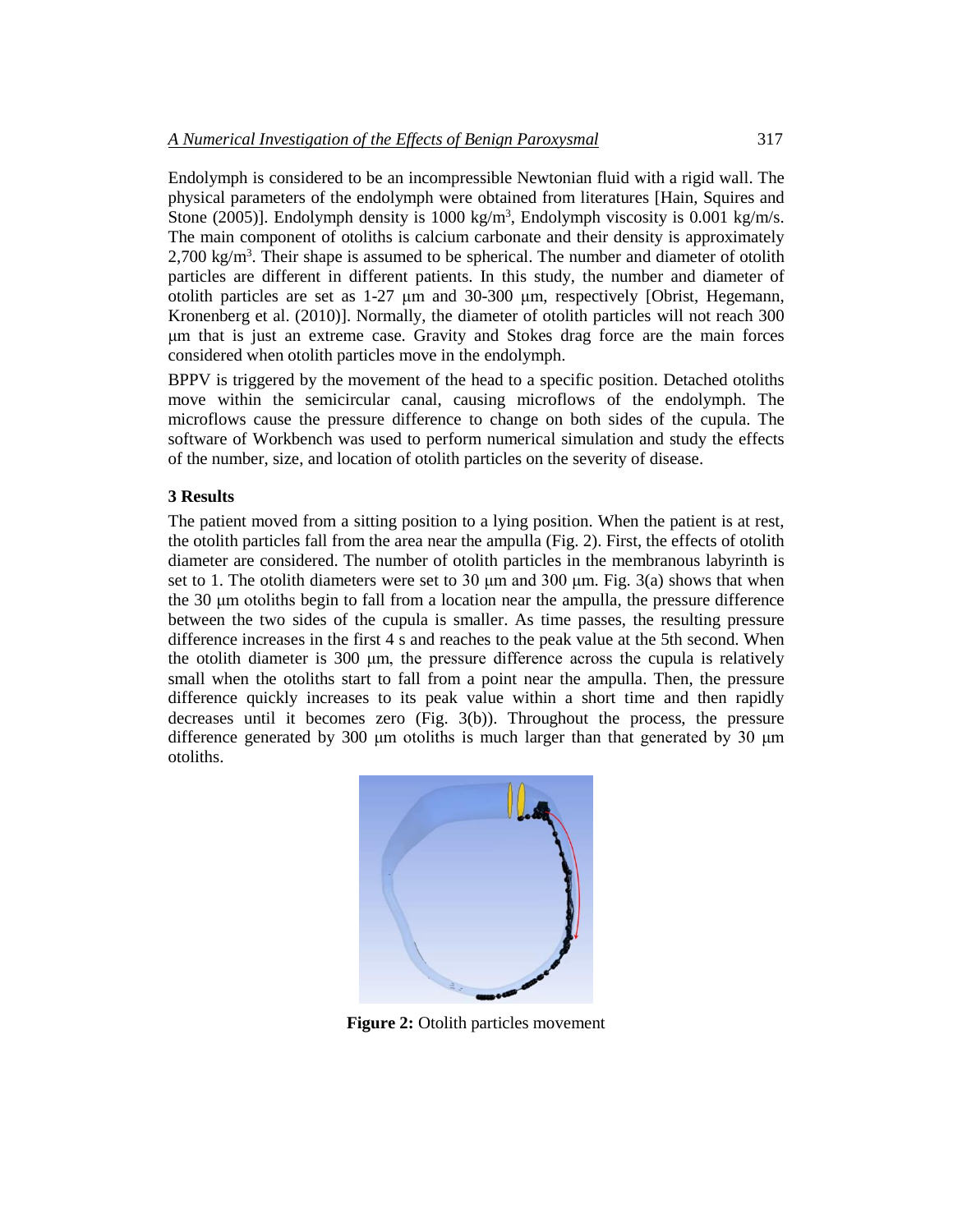

**Figure 3:** Effects of different otolith sizes on the pressure difference across two sides of the cupula. (a) The otolith diameter is 30 μm. (b) The otolith diameter is 300 μm

To examine the influence of the number of otolith particles, the otolith diameter was set to 30 μm and the number of otoliths was set to 1, 8, and 27. As shown in Fig. 4, variation patterns of the pressure difference between the two sides of the cupula over time is similar in all three cases. When the otoliths begin to fall from a location near the ampulla, the resulting pressure difference is smaller. As the otoliths move, the pressure difference increases until it reaches its peak value; the time to reach the peak value is almost 5 s. Subsequently, the pressure difference starts to decrease. However, the different number of otoliths caused different pressure difference. When the number of otoliths is small, the pressure difference is small, and vice versa.



**Figure 4:** Effects of different otolith number on the pressure difference across two sides of the cupula. (a) Effects of 1 otolith. (b) Effects of 8 otoliths. (c) Effects of 27 otoliths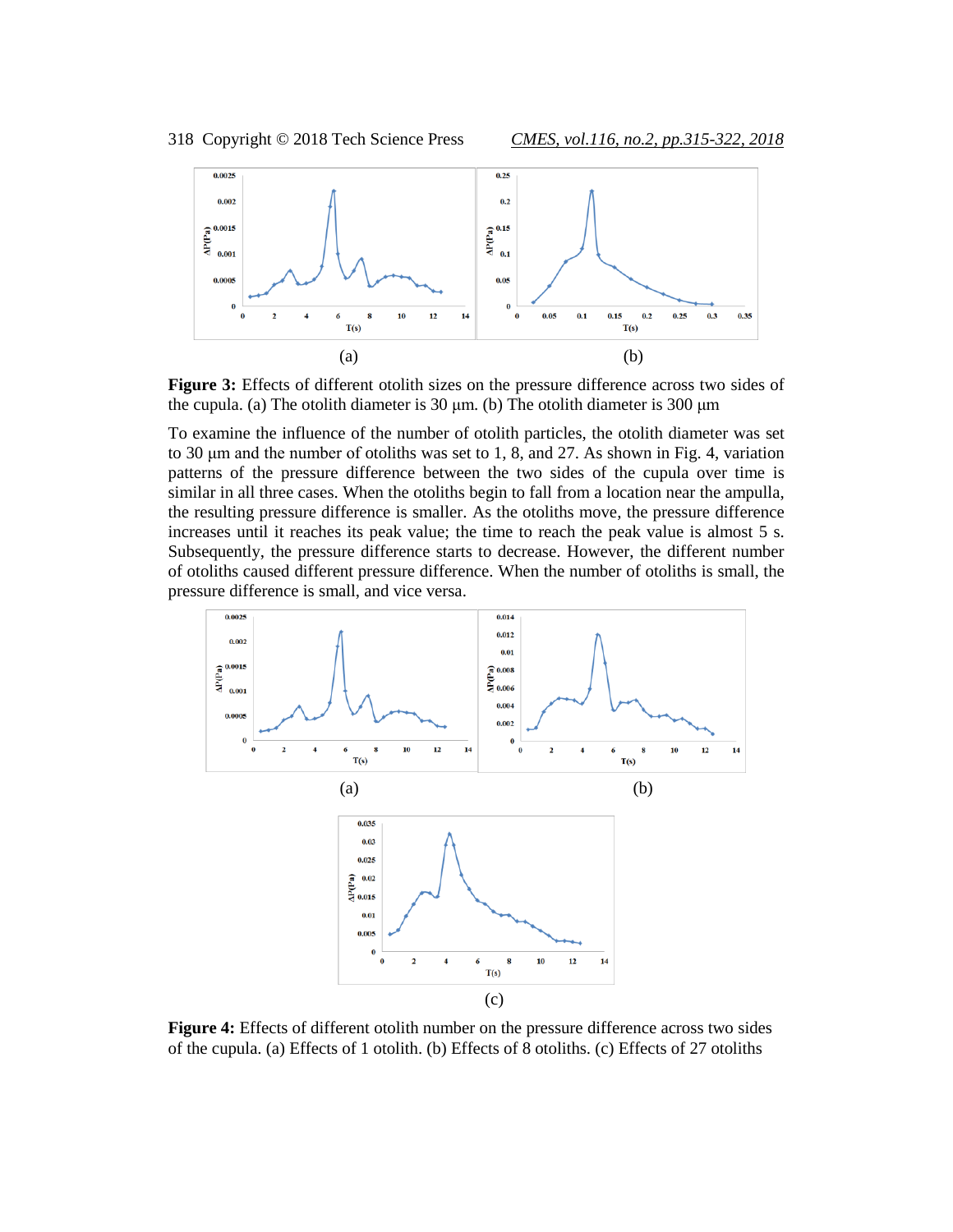To study the effects of the initial location of otolith particles, the otolith diameter was set to 30 μm and the number of otoliths was set to 1. Two cases are considered here. The first case is that the patient moves from the sitting to the lying position and the otolith particles fall from the position near the ampulla into the canal. The second case is that the patient moves from the lying to the sitting position and the otolith particles fall from the canal. The Fig. 5(a) shows the resulting pressure difference in the first case, while the Fig. 5(b) shows the resulting pressure difference in the second case. By comparing the two graphs, it can be seen that from the first case, a smaller pressure difference is generated during the first 4 s as otolith particles descend and the pressure difference suddenly increases to its maximum in approximately 5 s. In the second case, during otolith motion, the pressure difference rapidly increases to its peak value and then slowly decreases. Thus, different initial positions of the otolith result in different pressure difference.



**Figure 5:** Effects of otolith particles on the pressure difference across two sides of the cupula. (a) Movement from sitting to lying. (b) Movement from lying to sitting

Two cases were compared to study the effects of otolith particles volume. The diameter and number of otoliths were set as 30 μm and 8, and 60 μm and 1, in the first and second case, respectively. The total volume of eight 30-μm otolith particles is equal to that of a single 60 μm particle. Fig. 6 shows that the pressure difference produced by eight 30 μm otoliths is significantly greater than that created by the single 60 μm otolith, despite the fact that the total volume is the same in the two cases. In other words, the pressure difference produced by large otoliths after fragmentation is greater than that by a single complete otolith.



**Figure 6:** Effects of otolith shape on the pressure difference across two sides of the cupula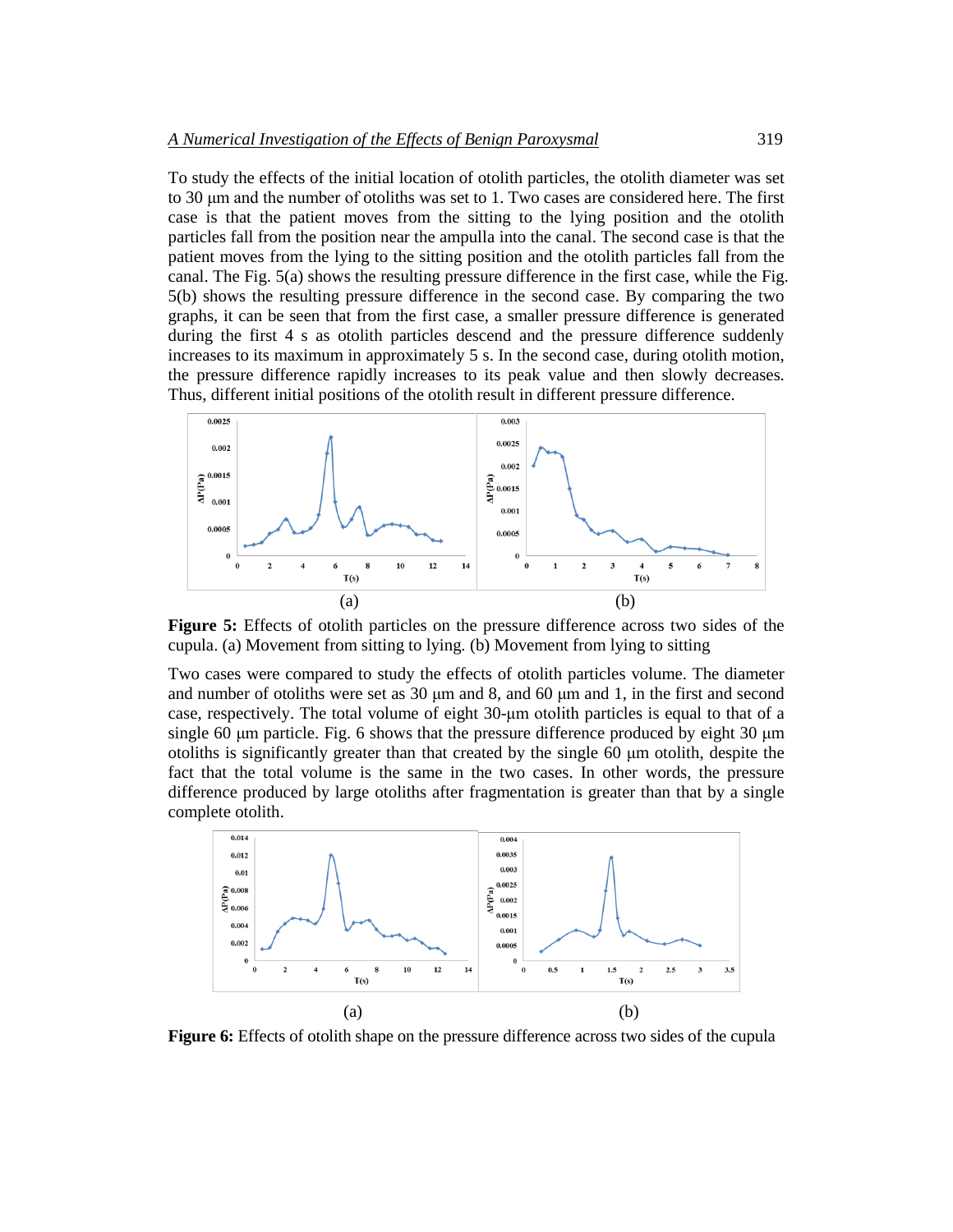## **4 Discussion**

BPPV is a mechanical disorder of the vestibular system. When head moves to a specific position and stops moving, the otoliths will continue to move because of gravity in the membranous labyrinth of semicircular canal. The pressure difference is produced on both sides of the cupula to deform the cupula, and then causes vertigo. Different numbers, diameters, and initial positions of otoliths will affect the deformation of the cupula by affecting the pressure difference on both sides of the cupula. When the pressure difference is small, the cupula deformation is small, which is corresponding to the latent period. When the pressure difference is large, the cupula deformation is large, which is corresponding to the onset period.

By comparing the results of otolith particles of different diameters, it is noted that with the same number of otoliths, the pressure difference produced by the otoliths movement is directly proportional to the otoliths diameter. A larger otolith diameter causes greater disturbance to the surrounding endolymph during motion, which results in a greater pressure difference acting on the cupula. From the movement time, otoliths with small diameter move for a relatively longer time in the endolymph because the viscous force of the fluid acting on the smaller otoliths closer to the gravity as the otoliths fall. When the falling speed reaches to a certain value, it will approach a uniform movement. Therefore, the smaller otoliths will move for a longer time than the larger one and the pressure difference will last longer. Because of their small diameter, otolith particles will have relatively small impact on the cupula as they first begin to move in the ampulla. When the small otolith particles enter into the narrow part of the canal, they will produce a lager pressure difference. When larger-diameter otoliths fall, the gravity is much greater than the other forces acting on them. Thus, they will quickly fall to the bottom of the canal and the duration of pressure difference is also shorter. Hence, it can be seen that the latent period and onset period of BPPV are directly related to the size of otolith particles. Hain et al. [Hain, Squires and Stone (2005)] established a mathematical model to studying otolith motion in endolymph and drew a similar conclusion. This can explain why latent periods and onset periods are different among BPPV patients.

For patients with BPPV, the vary pattern of pressure difference with time is different as their positions change from sitting to lying and from lying to sitting. The great pressure difference appears at a later time when the patient moves from the sitting to lying position. From the description of clinical patients and the results of nystagmus measurements, it shows that the latent period is different in these two positions. When the patients move from sitting to lying, he will begin to feel dizzy after a few seconds. When the patients move from lying to sitting, the latent period is shorter. It can be seen that the latent period of BPPV is related to the change style of body position.

The ampulla at ends of the membranous labyrinth is inflated and its diameter is relatively large. Meanwhile, the canal in the middle part is relatively thin and the diameter is relatively small. When otolith particles begin to fall from the ampulla, the disturbance in the endolymph due to otolith motions has little effects on the pressure difference because the ampullary part is relatively enlarged. The effect gradually increases when the otoliths fall to the thinner portion. When the number of otoliths is large, a piston-like effect results and a large pressure difference is generated on both sides of the cupula.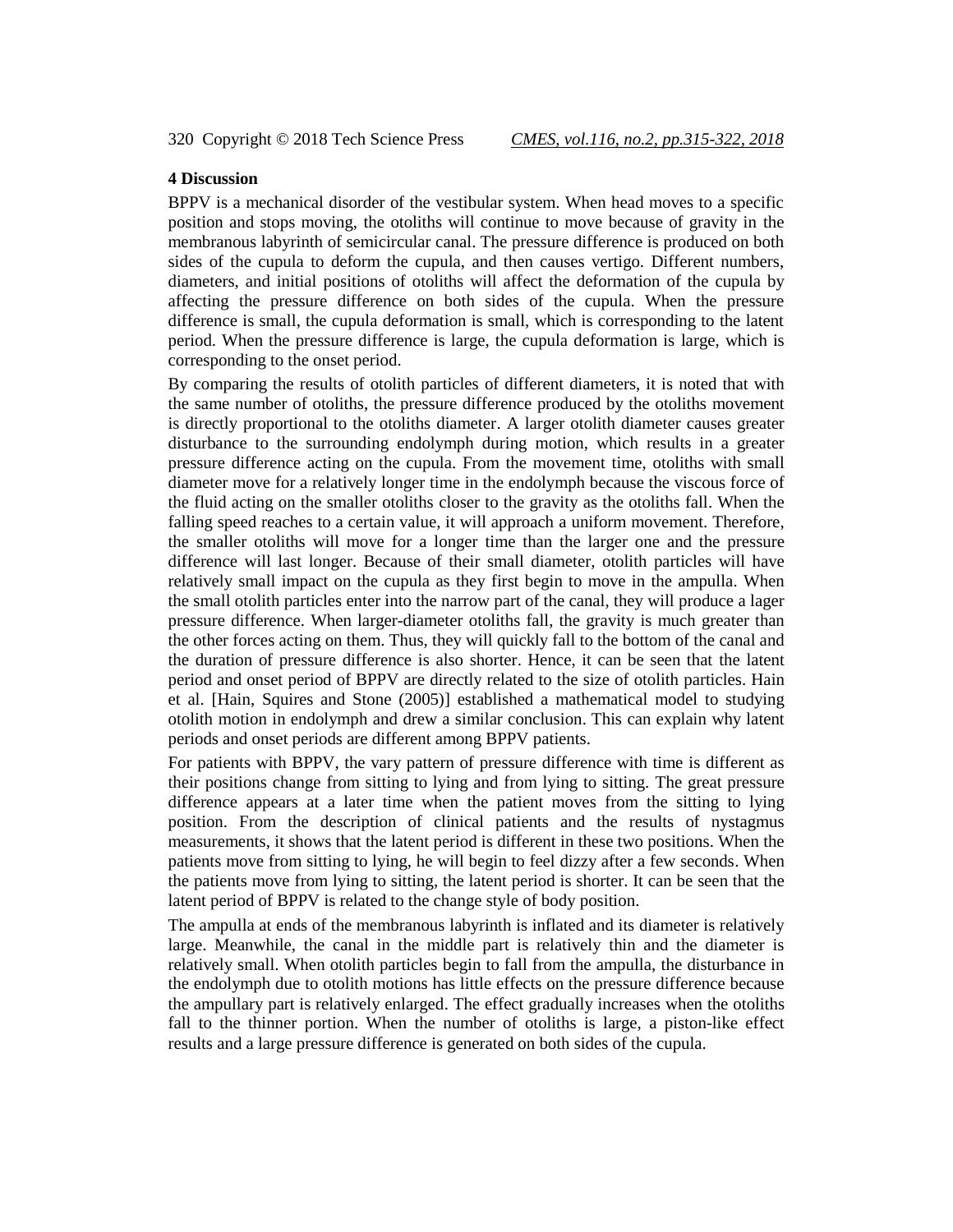Both the number and total volume of otolith particles will influence the pressure difference. This is because the number of otoliths directly affects the magnitude of disturbance of the otoliths to the endolymph as they fall. The more otoliths there are, the greater the disturbance is in the fluid. The effect of viscous drag is very important among the interactions between otoliths and endolymph. When a large-diameter otolith breaks into multiple small otoliths, its surface area increases and the viscosity drag also increases. Therefore, when a larger otolith breaks into many small otoliths the effects of the motion are greater than that of the single larger one. This is in agreement with the mathematical analysis of Hain et al. [Hain, Squires and Stone (2005)]. Therefore, it can be considered that the latent period and onset period of BPPV patients are related to the size of otolith particles and the severity is related to the number of otoliths.

From the above analysis, it can be observed that the latent period and onset period of BPPV are related to the size, number, location, and motion mode of otoliths in the membranous labyrinth. The otoliths in a patient's membranous labyrinth may have different numbers and diameters, which cannot be measured directly. According to the results obtained, it is possible to deduce the condition of detached otoliths in the membranous labyrinth based on the latent period and onset period of BPPV. This allows a more accurate judgment of the patient's condition and aids in treatment.

## **5 Conclusions**

During the onset of BPPV, when the patient changes position from sitting to lying down, otoliths fall from the ampulla of the membranous labyrinth. The pressure difference on both sides of the cupula of the crista ampullaris is related to the volume, number, location, and motion mode of the otolith particles in the membranous labyrinth. A larger pressure difference occurs when the otolith particles are larger, but the pressure difference duration is shorter. When the otolith particles are relatively small, a smaller pressure difference will emerge for a few seconds, followed by a greater pressure difference with a longer duration. The pressure difference is greater with larger number of otolith particles. With the same total otolith volume, the pressure difference due to broken otoliths is larger than that caused by a complete otolith. Different motion ways will cause the variation patterns of pressure difference. Comparing the results of two positions transformation mode, the patients will experience a higher pressure difference in a very short time from lying down to sitting position. The above studies may have certain auxiliary benefits in the clinical diagnosis and treatment of BPPV.

**Acknowledgment:** This study was founded by the National Nature Science Foundation of China (11572079, 11772087, 31500765, 11472074, 11372069). These supports are acknowledged gratefully.

## **References**

**Hain, T. C.; Squires, T. M.; Stone, H. A.** (2005): Clinical implications of a mathematical model of benign paroxysmal positional vertigo. *Annals of the New York Academy of Sciences*, vol. 1039, pp. 384-394.

**House, M. G.; Honrubia, V.** (2003): Theoretical models for the mechanisms of benign